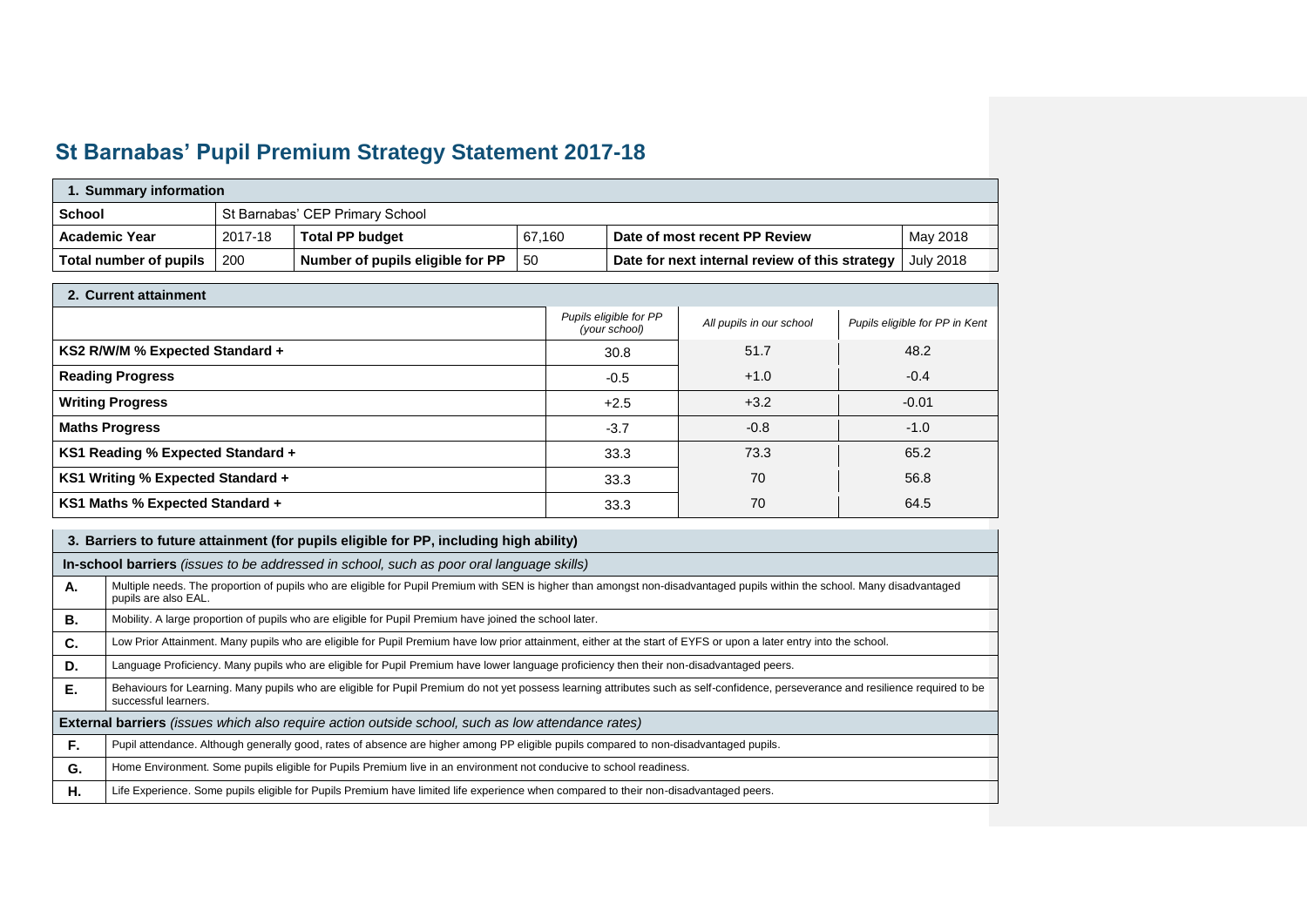|    | Parental Engagement. Some of the parents of children eligible for Pupils Premium struggle to engage with their child's education in a meaningful and positive way. As a result,<br>pupils eligible for Pupils Premium often have less parental support than their non-disadvantaged peers. |
|----|--------------------------------------------------------------------------------------------------------------------------------------------------------------------------------------------------------------------------------------------------------------------------------------------|
|    | 4. Desired outcomes                                                                                                                                                                                                                                                                        |
| Α. | To close the gap in attainment between pupils eligible for Pupils Premium and their non-disadvantage peers (both within the school and nationally).                                                                                                                                        |
| В. | To raise the attainment of all pupils eligible for Pupils Premium.                                                                                                                                                                                                                         |
| C. | To close the attendance gap between pupils eligible for Pupils Premium and their non-disadvantages peers.                                                                                                                                                                                  |
| D. | To ensure that all pupils eligible for Pupil Premium possess the personal, social and emotional attributes required to be successful at school.                                                                                                                                            |
| Е. | To increase the engagement of the parents of pupils eligible for Pupils Premium.                                                                                                                                                                                                           |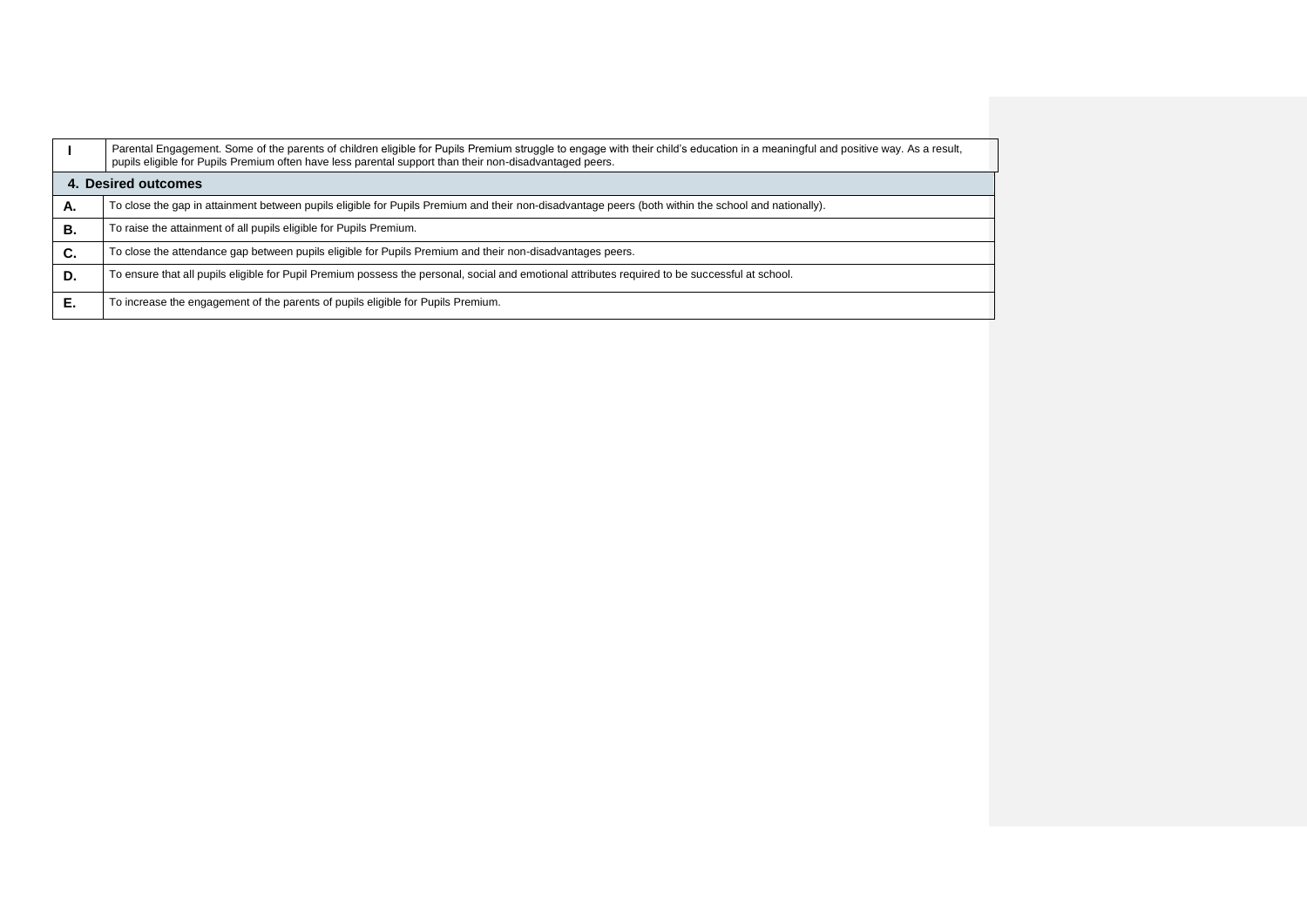| 5. Planned expenditure<br>Academic<br>year                                                                                  | 2017-18                                                                                                                                                                         |                                                                                                                                                                                                                                                                                                                                                                                                                                                                                                                                               |                                                                                                                                                                                                                                                                                               |                                         |                                                                                                                                                                                                                                                                                                                                                                                                                                                                                                               |
|-----------------------------------------------------------------------------------------------------------------------------|---------------------------------------------------------------------------------------------------------------------------------------------------------------------------------|-----------------------------------------------------------------------------------------------------------------------------------------------------------------------------------------------------------------------------------------------------------------------------------------------------------------------------------------------------------------------------------------------------------------------------------------------------------------------------------------------------------------------------------------------|-----------------------------------------------------------------------------------------------------------------------------------------------------------------------------------------------------------------------------------------------------------------------------------------------|-----------------------------------------|---------------------------------------------------------------------------------------------------------------------------------------------------------------------------------------------------------------------------------------------------------------------------------------------------------------------------------------------------------------------------------------------------------------------------------------------------------------------------------------------------------------|
|                                                                                                                             | support and support whole school strategies.                                                                                                                                    | The three headings below enable schools to demonstrate how they are using the pupil premium to improve classroom pedagogy, provide targeted                                                                                                                                                                                                                                                                                                                                                                                                   |                                                                                                                                                                                                                                                                                               |                                         |                                                                                                                                                                                                                                                                                                                                                                                                                                                                                                               |
|                                                                                                                             | i. Quality of teaching for all                                                                                                                                                  |                                                                                                                                                                                                                                                                                                                                                                                                                                                                                                                                               |                                                                                                                                                                                                                                                                                               |                                         |                                                                                                                                                                                                                                                                                                                                                                                                                                                                                                               |
| <b>Desired</b><br>outcome                                                                                                   | <b>Chosen action</b><br>/ approach                                                                                                                                              | What is the evidence and rationale for<br>this choice?                                                                                                                                                                                                                                                                                                                                                                                                                                                                                        | How will you ensure it<br>is implemented well?                                                                                                                                                                                                                                                | <b>Staff lead</b>                       | <b>Actions Taken</b>                                                                                                                                                                                                                                                                                                                                                                                                                                                                                          |
| To ensure Pupil<br>Premium eligible<br>children with SEN<br>make accelerated<br>progress across<br>the academic<br>vear.    | <b>Additional SENco</b><br>time to support<br>classroom teachers<br>in the<br>implementation of<br>quality first teaching<br>practices for PP<br>eligible children with<br>SEN. | When investigating PP barriers to learning it was<br>revealed that "The proportion of pupils who are<br>eligible for Pupil Premium with SEN is higher than<br>amongst non-disadvantaged pupils within the school"<br>In the 'Features of Practice in Schools' document<br>provided by Ofsted it was quoted that, "Quality first<br>provision, including teaching, is the key" A highly<br>trained practitioner such as a SENco with assist in<br>identifying gaps in learning and helping to put in place<br>strategies for in-class support. | -DHT to work closely with<br>SENco to plan in class<br>provision for PP-SEN pupils.<br>-Use of B Squared materials to<br>diagnose gaps in learning-<br>reviewed termly to ensure<br>progress is made.<br>-Effective use of provision<br>mapping to plan, measure and<br>review impact.        | Deputy Head<br>Teacher<br><b>SENco</b>  | -Termly meetings between DHT<br>and SENco to review PP SEN<br>progress.<br>-Personalised provision put in<br>place and reviewed for PP eligible<br>pupils with SEN.<br>-PP eligible children with SEN's<br>progress measured against<br>personalised targets based upon<br><b>B</b> Squared materials.<br>-Case studies produced to<br>showcase the impact on SENco's<br>role in PP SEN attainment.                                                                                                           |
| To narrow the gap<br>in attainment in<br>Maths between<br>PP eligible pupils<br>and non-<br>disadvantaged<br>pupils in KS2. | To provide CPD for<br>classroom teachers<br>to support teaching<br>of mastery and<br>reasoning skills for<br>pupils of all abilities.                                           | Current KS2 data reveals that progress in Maths is<br>considerably poorer for PP eligible children compared<br>to their non-disadvantaged peers. (-3.7 compared to -<br>0.8) 'Features of Practice in Schools' document<br>provided by Ofsted stated, "Quality first provision,<br>including teaching, is the key" Improving the quality of<br>teaching of mastery and reasoning for all teaching<br>staff will help ensure that Pupil Premium eligible<br>pupils close this gap.                                                             | -Termly review of Pupil<br>Premium maths data.<br>-Provision of mastery and<br>reasoning linked to Maths<br>Leader and Classroom<br>Teacher performance<br>management.<br>-Lesson observations and<br>book scrutiny focusing on<br>mastery and reasoning of<br>Pupil Premium eligible pupils. | Head<br>teacher<br>Maths<br>Coordinator | -Maths specific CPD attended by<br>senior leaders, maths leader and<br>class teachers.<br>-Visit from Sarah Morgan (KCC<br>Maths Specialist) to review<br>provision and make<br>recommendations.<br>-Working walls developed in each<br>classroom to support<br>disadvantaged pupils.<br>-Peer to Peer Review-HT and<br><b>DHTs from 3 local schools</b><br>completed a review of the maths<br>provision for PP eligible children<br>at the school. Findings collated<br>and recommendations put in<br>place. |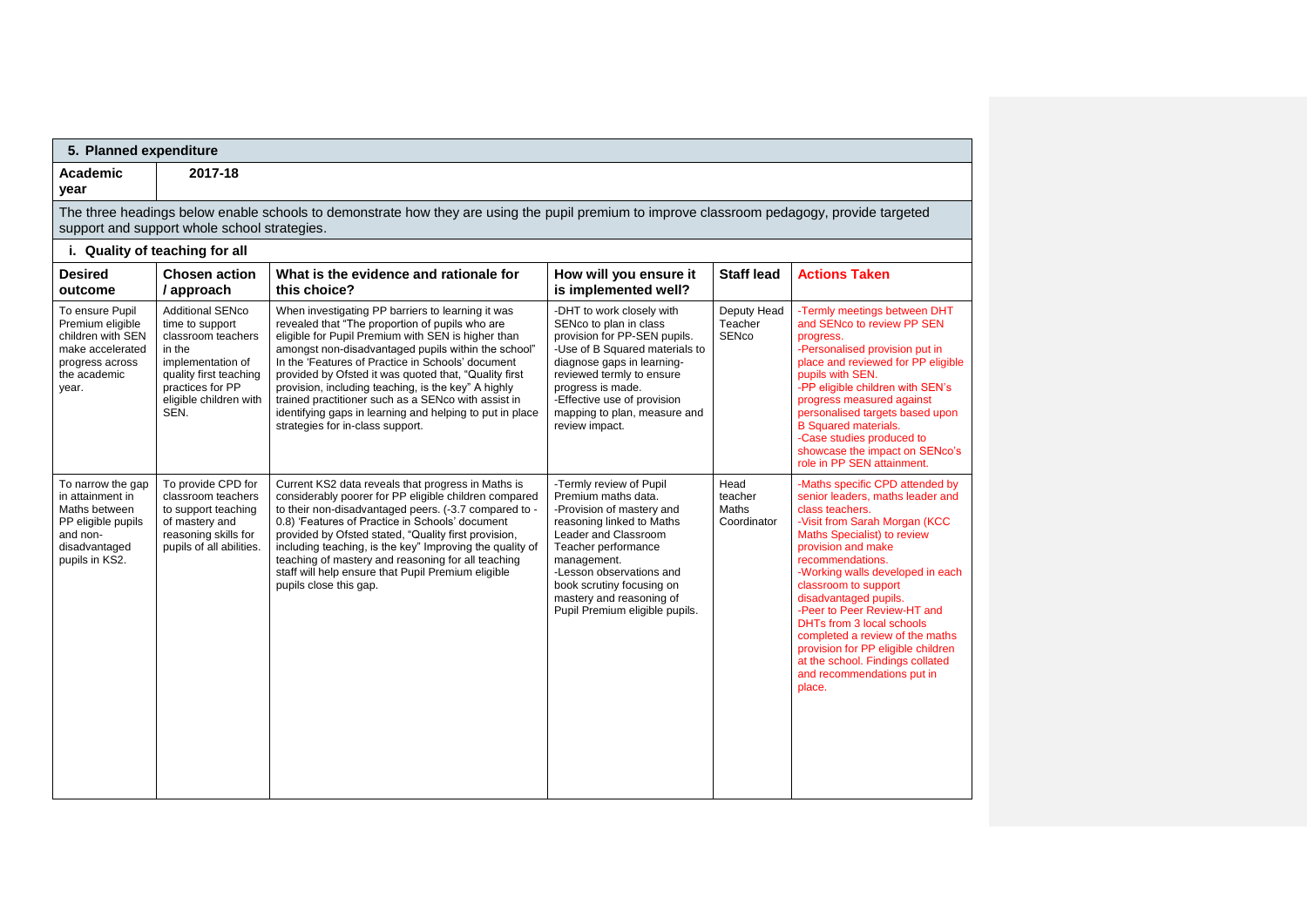| To narrow the gap<br>in attainment in<br>Maths between<br>PP eligible pupils<br>and non-<br>disadvantaged<br>pupils in KS1. | To provide<br>manipulatives for<br>PP eligible children<br>in KS1.                                                       | Current KS1 data reveals that attainment in Maths is<br>considerably poorer for PP compared to their non-<br>disadvantaged peers. We aim to provide PP eligible<br>children with access to high quality manipulatives in<br>KS1 to raise standards of attainment and close the<br>gap in our KS2 data.                                                                                                                                                                                                                                                                                                                                                                                                                                                                                                                                                              | -Lesson observations and<br>book scrutiny focussing on use<br>of manipulatives in KS1<br>classrooms.<br>-Pupil perception interviews<br>highlighting pupils'<br>experiences of using<br>manipulatives in the<br>classroom.                                                                                                     | Deputy Head<br>Teacher<br>Maths<br>Coordinator                  | -Visit from Sarah Morgan (KCC<br>Maths Specialist) to review<br>provision and make<br>recommendations with regards to<br>the effective use of manipulatives.<br>-Adoption of a Concrete, Pictorial,<br>Abstract approach to the teaching<br>agreed upon.<br>-Staff Meetings and INET<br>organised to promote the effective<br>use of manipulatives to promote a<br>Concrete, Pictorial, Abstract<br>approach. |
|-----------------------------------------------------------------------------------------------------------------------------|--------------------------------------------------------------------------------------------------------------------------|---------------------------------------------------------------------------------------------------------------------------------------------------------------------------------------------------------------------------------------------------------------------------------------------------------------------------------------------------------------------------------------------------------------------------------------------------------------------------------------------------------------------------------------------------------------------------------------------------------------------------------------------------------------------------------------------------------------------------------------------------------------------------------------------------------------------------------------------------------------------|--------------------------------------------------------------------------------------------------------------------------------------------------------------------------------------------------------------------------------------------------------------------------------------------------------------------------------|-----------------------------------------------------------------|---------------------------------------------------------------------------------------------------------------------------------------------------------------------------------------------------------------------------------------------------------------------------------------------------------------------------------------------------------------------------------------------------------------|
| To improve the<br>oral fluency of PP<br>eligible pupils<br>across the school.                                               | To train teachers to<br>implement dialogic<br>teaching strategies<br>across the school.                                  | When investigating PP barriers to learning it was<br>revealed that, "Many pupils who are eligible for Pupil<br>Premium have lower language proficiency then their<br>non-disadvantaged peers." Furthermore, The<br>Education Endowment Foundation identified 'Oral<br>Language Interventions' as an area with the potential<br>for achieving significant progress for a minimal cost.<br>The CPRT/IEE Education Endowment Foundation<br>(EEF) project on dialogic teaching 2014-17 led by<br>Robin Alexander and Frank Hardman identified that<br>over 2 terms, pupils made on average 2 months<br>accelerated progress in Science and English and 1<br>month accelerated progress in Maths. While less<br>secure, they also found that such progress was<br>matched by disadvantaged pupils.                                                                       | -Collaborative lesson studies<br>to take place on a termly<br>basis.<br>-CPD Sessions to reflect,<br>collaborate and expand<br>repertoire of dialogic<br>strategies.<br>-Video case studies to be<br>collected.<br>-Transcripts of pupil dialoque<br>to be analysed.                                                           | Deputy Head<br>Teacher<br>Class<br><b>Teachers</b>              | -Whole School Dialogic Teaching<br>inset delivered in September<br>2017.<br>-Support materials distributed to<br>all members of teaching staff.<br>-Collaborative lesson studies<br>offered to all class teachers to<br>promote the quality of classroom<br>dialogue.                                                                                                                                         |
| To narrow the gap<br>in reading<br>between PP<br>eligible pupils and<br>their non-<br>disadvantaged<br>peers.               | To provide high<br>quality reading<br>material which<br>appeals directly to<br>the interests of PP<br>eligible children. | Current KS1 data reveals that attainment in Reading<br>is lower for PP eligible children compared to their non-<br>disadvantaged peers. (33.% Expected+ compared to<br>73.3% Expected+) KS2 Data reveals that the<br>progress of PP eligible children is less than their non-<br>disadvantaged peers (-0.5 compared to $+1$ ) Access to<br>reading material has been proven to act as a reliable<br>indicator for academic achievement. Pupils from<br>disadvantaged backgrounds often have restricted<br>access to a rich bank of literature at home.<br>Furthermore, as the gap between PP eligible children<br>and non-disadvantaged opens across KS2, reading<br>material which is appropriate for children's reading<br>ability does not often match their interests. We aim to<br>ensure that all PP pupils have access to high quality<br>reading materials. | -Pupil and parent involvement<br>in selecting reading material<br>(through pupil-parent-teacher<br>conferences or structured<br>conversations)<br>-Termly analysis of PP data for<br>reading.<br>-Pupil perception interviews<br>highlighting pupils experience<br>in reading and the effects of<br>improved reading material. | Deputy Head<br>Teacher<br><b>FLO</b><br>Literacy<br>Coordinator | -New reading material purchased<br>for each class.<br>-KS2 PP children were provided<br>with a budget and then led a<br>shopping expedition to purchase<br>new reading material for all<br>classes in the school.<br>-age appropriate books by our<br>visiting author to be purchased for<br>each classroom.                                                                                                  |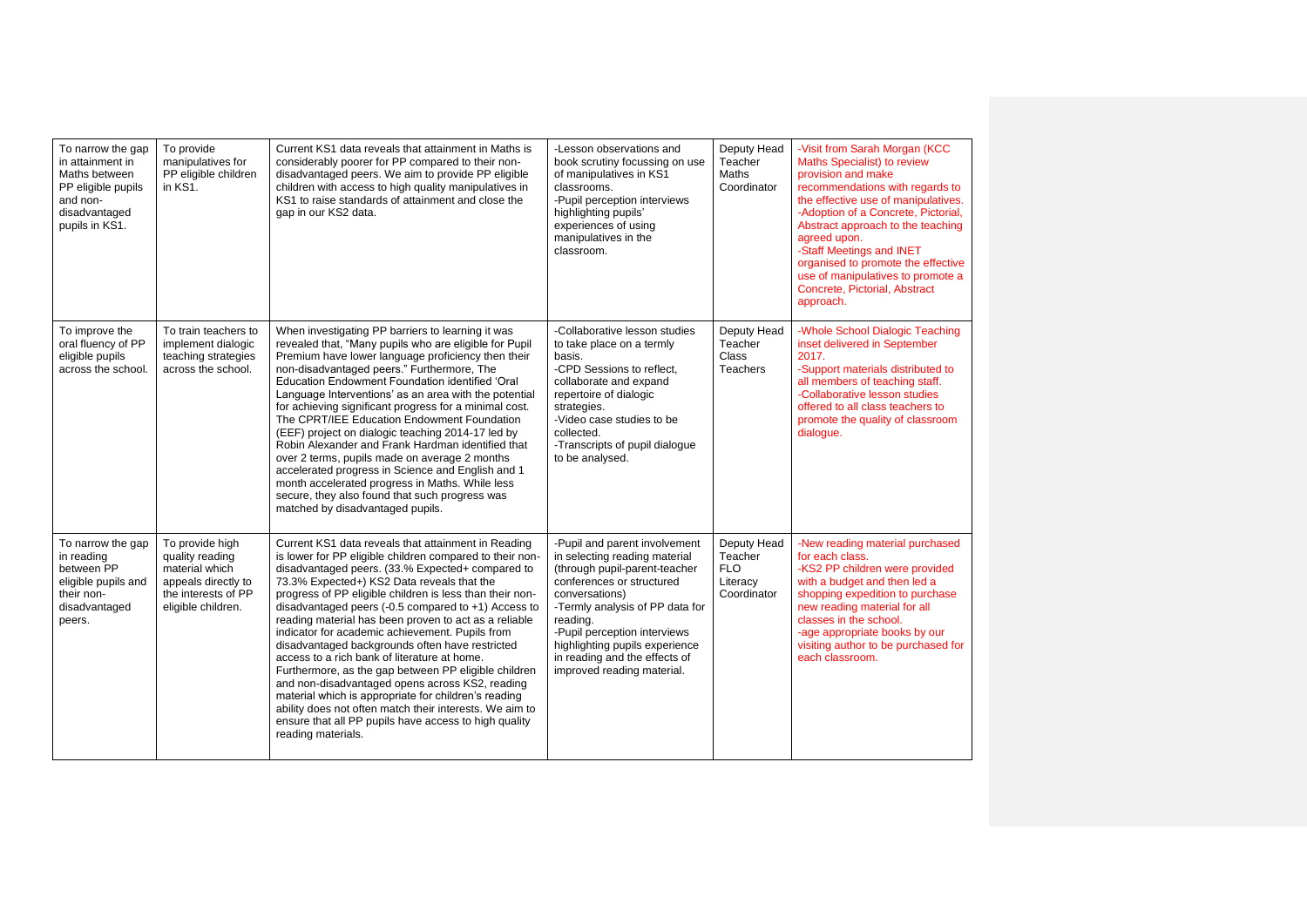| To promote<br>emotional<br>wellbeing for PP<br>eligible pupils in<br>Year 2 and 3.                                                   | To provide a 24-<br>week programme of<br>sessions designed<br>to promote social<br>and emotional well-<br>being for PP eligible<br>pupils. | When investigating PP barriers to learning it was<br>revealed that, "Some pupils who are eligible for Pupil<br>Premium do not yet possess learning attributes such<br>as self-confidence, perseverance and resilience." and<br>"Some pupils eligible for Pupils Premium live in an<br>environment not conducive to school readiness." We<br>will target Year 2 and 3 pupils and provide them with<br>the core social and emotional skills necessary to be<br>successful as they move through the school. | -Sessions to be delivered by<br>highly trained FLO.<br>-Review of programme.                                                                                                                                                                                               | <b>FLO</b>                 | -In December 2017, FLO began<br>leading weekly "Zippy's/Apple's<br>Friends sessions to Year 2 and 3.                                                               |
|--------------------------------------------------------------------------------------------------------------------------------------|--------------------------------------------------------------------------------------------------------------------------------------------|----------------------------------------------------------------------------------------------------------------------------------------------------------------------------------------------------------------------------------------------------------------------------------------------------------------------------------------------------------------------------------------------------------------------------------------------------------------------------------------------------------|----------------------------------------------------------------------------------------------------------------------------------------------------------------------------------------------------------------------------------------------------------------------------|----------------------------|--------------------------------------------------------------------------------------------------------------------------------------------------------------------|
| ii. Targeted support                                                                                                                 |                                                                                                                                            |                                                                                                                                                                                                                                                                                                                                                                                                                                                                                                          |                                                                                                                                                                                                                                                                            | <b>Total budgeted cost</b> | £9100                                                                                                                                                              |
| <b>Desired</b><br>outcome                                                                                                            | <b>Chosen</b><br>action/approac<br>h                                                                                                       | What is the evidence and rationale for<br>this choice?                                                                                                                                                                                                                                                                                                                                                                                                                                                   | How will you ensure it<br>is implemented well?                                                                                                                                                                                                                             | <b>Staff lead</b>          | <b>Actions Taken</b>                                                                                                                                               |
| To narrow the gap<br>in reading<br>between PP<br>eligible pupils and<br>their non-<br>disadvantaged<br>peers in the years<br>$1 - 3$ | To provide highly<br>targeted, short-term<br>programmes of<br>reading intervention<br>for selected Pupil<br>Premium eligible<br>children.  | Current KS1 data reveals that attainment in Reading<br>is lower for PP eligible children compared to their non-<br>disadvantaged peers. (33.% Expected+ compared to<br>73.3% Expected+) 1:1 Reading intervention strategies<br>such as Reading Recovery have a proven track<br>record of raising reading attainment.                                                                                                                                                                                     | -Pupil Premium meetings to<br>identify pupils in need of<br>additional reading support.<br>-Experienced teacher to<br>provide timetabled 1:1 support.<br>-Detailed entry, progress and<br>exit data recorded to<br>accurately measure progress<br>in terms of reading age. | <b>KY</b>                  | -Pupils requiring 1:1 support<br>identified at the start of the year.<br>-Regular 1:1 sessions led by KY.<br>-Progress measured in December<br>and again in April. |

**Commented [C1]:**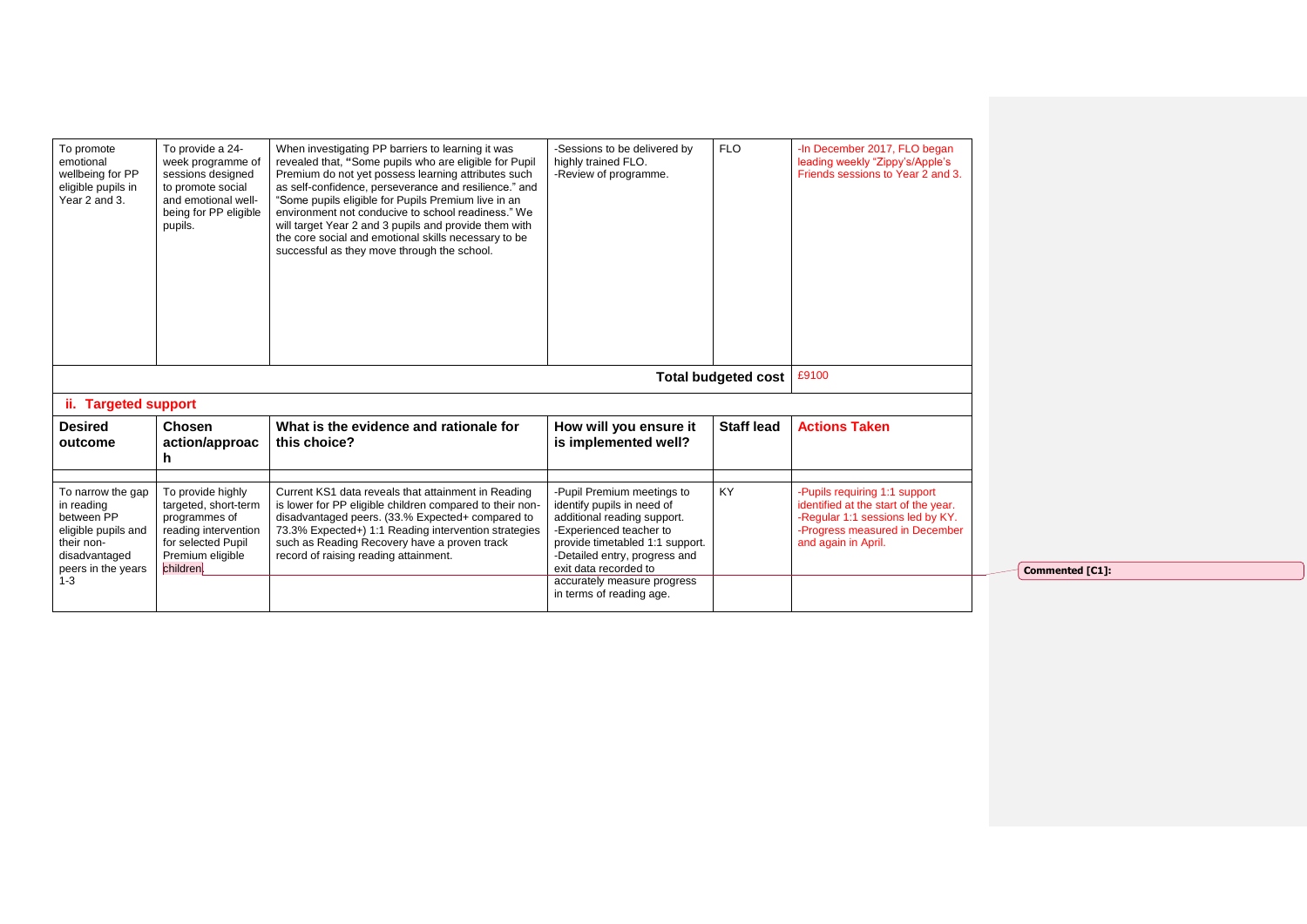| To narrow the gap<br>in writing and<br>maths between<br>PP eligible pupils<br>and their non-<br>disadvantaged<br>peers in KS1.                    | To provide highly<br>targeted short-term<br>programmes of<br>Writing and Maths<br>intervention for<br>selected Pupil<br>Premium eligible<br>children.                                                                  | Current KS1 data reveals that attainment in Writing<br>and Maths is lower for PP eligible children compared<br>to their non-disadvantaged peers. (Writing 33.3%<br>Expected+ compared to 70% Expected+ Maths<br>33.3% Expected+ compared to 70% Expected+)<br>Targeted programmes of intervention which are<br>planned in conjunction with the class teacher and<br>compliment the child's classroom learning will<br>promote attainment for targeted pupils. | -Pupil Premium meetings to<br>identify pupils in need of<br>additional Writing and Maths<br>support.<br>-HLTA to deliver bespoke<br>intervention programmes<br>designed to complement<br>classroom learning.<br>-Entry, progress and exit data<br>recorded to accurately<br>measure progress | Year 2 Class<br>Teacher<br><b>HLTA</b>                                | -Pupil Progress meetings<br>between DHT and Class<br>Teachers to identify PP eligible<br>children with specific needs in<br><b>English and Maths.</b><br>-Intervention strategies designed<br>in collaboration between DHT,<br>Class Teachers, TAs and HLTAs.<br>-Entry Data collected and<br>performance targets set for all<br>academic interventions.<br>-Exit data collected and progress<br>measured against performance<br>targets.<br>-Pupil progress meetings between<br>DHT and Class Teachers to<br>review progress and start a new<br>cycle of academic interventions. |
|---------------------------------------------------------------------------------------------------------------------------------------------------|------------------------------------------------------------------------------------------------------------------------------------------------------------------------------------------------------------------------|---------------------------------------------------------------------------------------------------------------------------------------------------------------------------------------------------------------------------------------------------------------------------------------------------------------------------------------------------------------------------------------------------------------------------------------------------------------|----------------------------------------------------------------------------------------------------------------------------------------------------------------------------------------------------------------------------------------------------------------------------------------------|-----------------------------------------------------------------------|-----------------------------------------------------------------------------------------------------------------------------------------------------------------------------------------------------------------------------------------------------------------------------------------------------------------------------------------------------------------------------------------------------------------------------------------------------------------------------------------------------------------------------------------------------------------------------------|
| To narrow the gap<br>in core curriculum<br>areas between PP<br>eligible pupils and<br>their non-<br>disadvantaged<br>peers in each<br>Year Group. | To provide highly<br>targeted short-term<br>programmes of<br>Reading, Writing<br>and Maths<br>intervention for<br>selected Pupil<br>Premium eligible<br>children.                                                      | Current KS1 and KS2 data reveals that the attainment<br>in core curriculum areas is lower for PP eligible<br>children compared to their non-disadvantaged peers.<br>Targeted programmes of intervention which are<br>planned in conjunction with the class teacher and<br>compliment the child's classroom learning will<br>promote attainment for targeted pupils.                                                                                           | -Pupil Premium meetings to<br>identify pupils in need of<br>additional Writing and Maths<br>support.<br>-TA to deliver bespoke<br>intervention programmes<br>designed to complement<br>classroom learning.<br>-Entry, progress and exit data<br>recorded to accurately<br>measure progress   | Deputy Head<br>Teacher<br>Class<br><b>Teachers</b><br>TA <sub>S</sub> | -Pupil Progress meetings<br>between DHT and Class<br>Teachers to identify PP eligible<br>children with specific needs in<br>English and Maths.<br>-Intervention strategies designed<br>in collaboration between DHT,<br>Class Teachers, TAs and HLTAs.<br>-Entry Data collected and<br>performance targets set for all<br>academic interventions.<br>-Exit data collected and progress<br>measured against performance<br>targets.<br>-Pupil progress meetings between<br><b>DHT and Class Teachers to</b><br>review progress and start a new<br>cycle of academic interventions. |
| To ensure PP<br>eligible pupils are<br>provided with the<br>emotional and<br>social support<br>required to<br>succeed in the<br>classroom.        | To provide<br>programmes of play<br>therapy designed to<br>promote well-being,<br>resilience and<br>emotional<br>intelligence. To train<br>additional members<br>of staff to deliver<br>programmes of play<br>therapy. | When investigating PP barriers to learning it was<br>revealed that, "Some pupils who are eligible for Pupil<br>Premium do not yet possess learning attributes such<br>as self-confidence, perseverance and resilience." and<br>"Some pupils eligible for Pupils Premium live in an<br>environment not conducive to school readiness." Play<br>therapy will help to address these issues and help<br>promote school readiness.                                 | -Meetings between Parents,<br>Class Teachers and FLO to<br>identify pupils who would<br>benefit from play therapy.<br>-Entry, progress and exit data<br>collected to show progress.<br>-Case studies including pupil<br>perception interviews to show<br>progress.                           | Head<br>Teacher<br><b>HLTA</b><br><b>WD</b>                           | -Pupils in need of Social and<br>Emotional support identified.<br>-Programmes of play therapy<br>planned and delivered by WD<br>-Regular meetings between WD<br>and Class Teachers to measure<br>impact of sessions.<br>-Meeting between DHT and WD<br>to review the progress of all PP<br>children in the programme.<br>-PP transition meetings planned<br>in Term 6 to identify pupils with<br>additional social and emotional<br>needs.<br>-2x additional staff trained in<br>Talking and Drawing Therapy.                                                                     |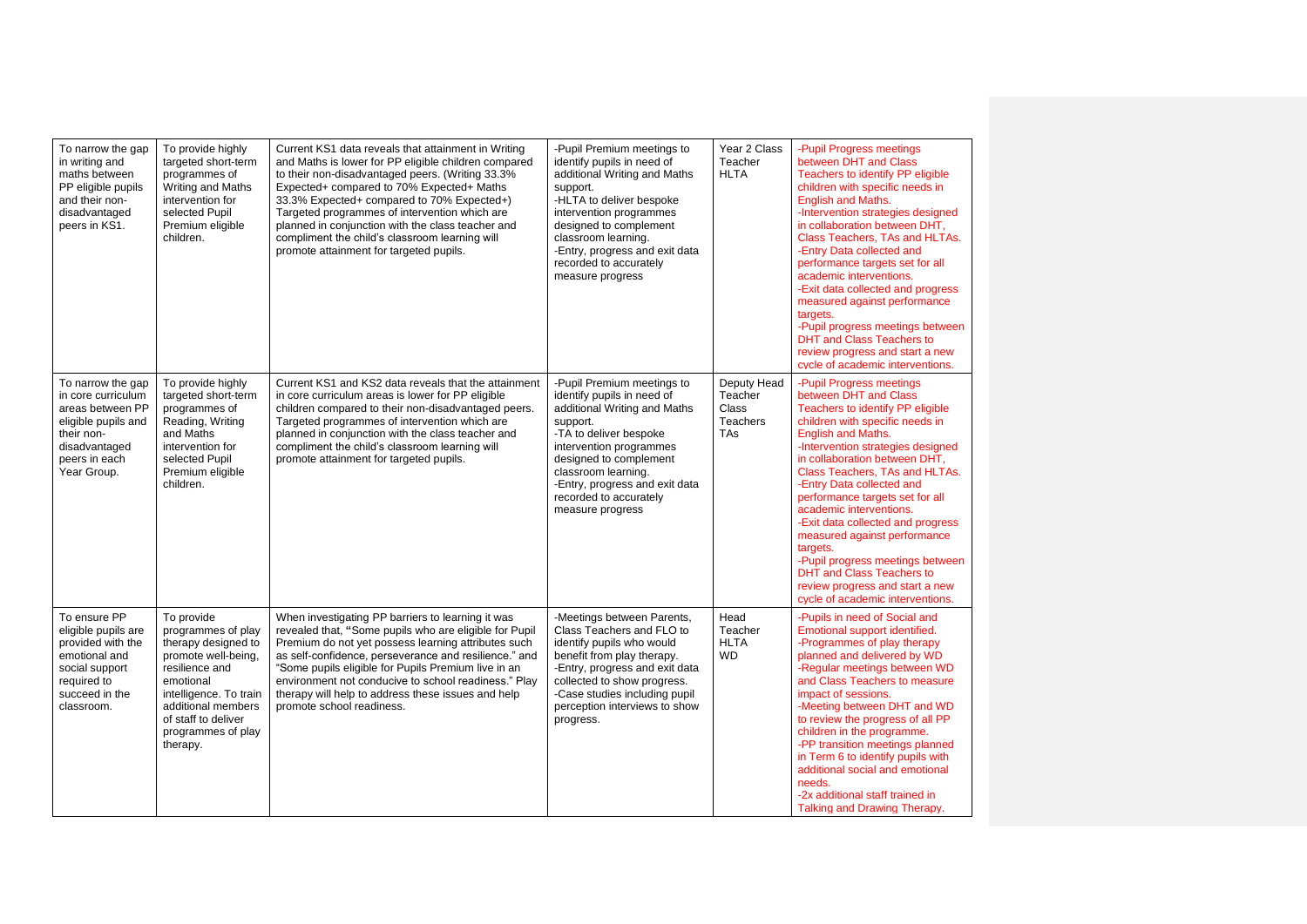| To ensure PP<br>eligible pupils and<br>their families are<br>provided with the<br>emotional and<br>social support<br>required to<br>succeed at<br>school. | To support<br>vulnerable families<br>and ensure the<br>attendance and<br>school readiness of<br>Pupil Premium<br>eligible children. To<br>deliver workshops<br>to Year 2 and Year<br>3 classes to<br>promote emotional<br>and social<br>wellbeing. To<br>provide a nurture<br>group for Year 6<br>Children. | When investigating PP barriers to learning it was<br>revealed that, "Some pupils who are eligible for Pupil<br>Premium do not yet possess learning attributes such<br>as self-confidence, perseverance and resilience." and<br>"Some pupils eligible for Pupils Premium live in an<br>environment not conducive to school readiness." The<br>FLO will work to ensure that PP eligible children's<br>families feel supported so that their children arrive at<br>school ready to learn. They will organise planned<br>impact meetings to meet the individual needs of<br>learners and their families.                                                                                                                                                                                                                 | Case studies including pupil<br>perception interviews to show<br>progress.                                                                                                                                            | <b>FLO</b>                   | -FLO provides personalised<br>support to PP eligible pupils and<br>their families.<br>-Attendance meetings and logs<br>introduced.<br>-Counselling sessions delivered.<br>-Safe space provided during<br>unstructured periods of the school<br>dav.<br>-Help provided to transport PP<br>eligible children into school.<br>-Weekly "Zippy's/Apple's Friends<br>sessions to Year 2 and 3.              |
|-----------------------------------------------------------------------------------------------------------------------------------------------------------|-------------------------------------------------------------------------------------------------------------------------------------------------------------------------------------------------------------------------------------------------------------------------------------------------------------|----------------------------------------------------------------------------------------------------------------------------------------------------------------------------------------------------------------------------------------------------------------------------------------------------------------------------------------------------------------------------------------------------------------------------------------------------------------------------------------------------------------------------------------------------------------------------------------------------------------------------------------------------------------------------------------------------------------------------------------------------------------------------------------------------------------------|-----------------------------------------------------------------------------------------------------------------------------------------------------------------------------------------------------------------------|------------------------------|-------------------------------------------------------------------------------------------------------------------------------------------------------------------------------------------------------------------------------------------------------------------------------------------------------------------------------------------------------------------------------------------------------|
| To ensure PP<br>eligible pupils with<br>SEN make<br>accelerated<br>progress across<br>the academic<br>year.                                               | To provide 1:1<br>therapeutic,<br>mentoring, coaching<br>sessions for PP<br>eligible pupils. To<br>liaise with FLO and<br>Headteacher to<br>support vulnerable<br>families. To<br>facilitate planned<br>impact meetings<br>designed to meet<br>the individual needs<br>of learners and their                | When investigating PP barriers to learning it was<br>revealed that: "The proportion of pupils who are<br>eligible for Pupil Premium with SEN is higher than<br>amongst non-disadvantaged pupils within the school."<br>and "Some pupils eligible for Pupils Premium live in<br>an environment not conducive to school readiness."<br>The SENco will act as an important role for<br>coordinating strategies designed to address these<br>barriers for learning.                                                                                                                                                                                                                                                                                                                                                      | -Pupil Progress Meetings with<br>FLO and Class Teachers.<br>-Termly review by SENco.<br>-SENco Performance<br>Management                                                                                              | <b>SENco</b>                 | -Termly meetings between DHT<br>and SENco to review PP SEN<br>progress.<br>-Personalised provision put in<br>place and reviewed for PP eligible<br>pupils with SEN.<br>-PP eligible children with SEN's<br>progress measured against<br>personalised targets.<br>-Case studies produced to<br>showcase the impact on PP SEN<br>attainment.                                                            |
| To improve the<br>oral fluency of PP<br>eligible pupils<br>across the school.                                                                             | To provide 1:1 or<br>small group speech<br>and language<br>intervention to<br>targeted PP eligible<br>children. To provide<br>a 24-week<br>programme of<br>speech and<br>language<br>intervention for KS1<br>pupils.                                                                                        | When investigating PP barriers to learning it was<br>revealed that, "Many pupils who are eligible for Pupil<br>Premium have lower language proficiency then their<br>non-disadvantaged peers." The Education<br>Endowment Foundation identified 'Oral Language<br>Interventions' as an area with the potential for<br>achieving significant progress for a minimal cost. The<br>EFF concluded that "on average, pupils who<br>participate in oral language interventions make<br>approximately five months' additional progress over<br>the course of a year." Furthermore, it was added that,<br>"some studies show slightly larger effects for younger<br>children and pupils from disadvantaged<br>backgrounds." We will start oral language<br>interventions in EYFS and target pupils throughout<br>the school. | -Meetings between class<br>teachers, TAs, FLO and<br>SENco to identify targeted<br>pupils.<br>-Entry, progress and exit data<br>collected.<br>-Review of speech and<br>language programme to<br>ensure effectiveness. | Deputy Head<br>Teacher<br>CВ | -Class Teachers identified PP<br>eligible children in need of group<br>speech, language and<br>communication support.<br>-Speech Bubbles Communication<br>programme started in December<br>2017.<br>-Class Teachers and SENco<br>identified PP eligible pupils in<br>need of 1:1 speech, language and<br>communication support.<br>-1:1 sessions led by Speech<br>Therapist for PP eligible children. |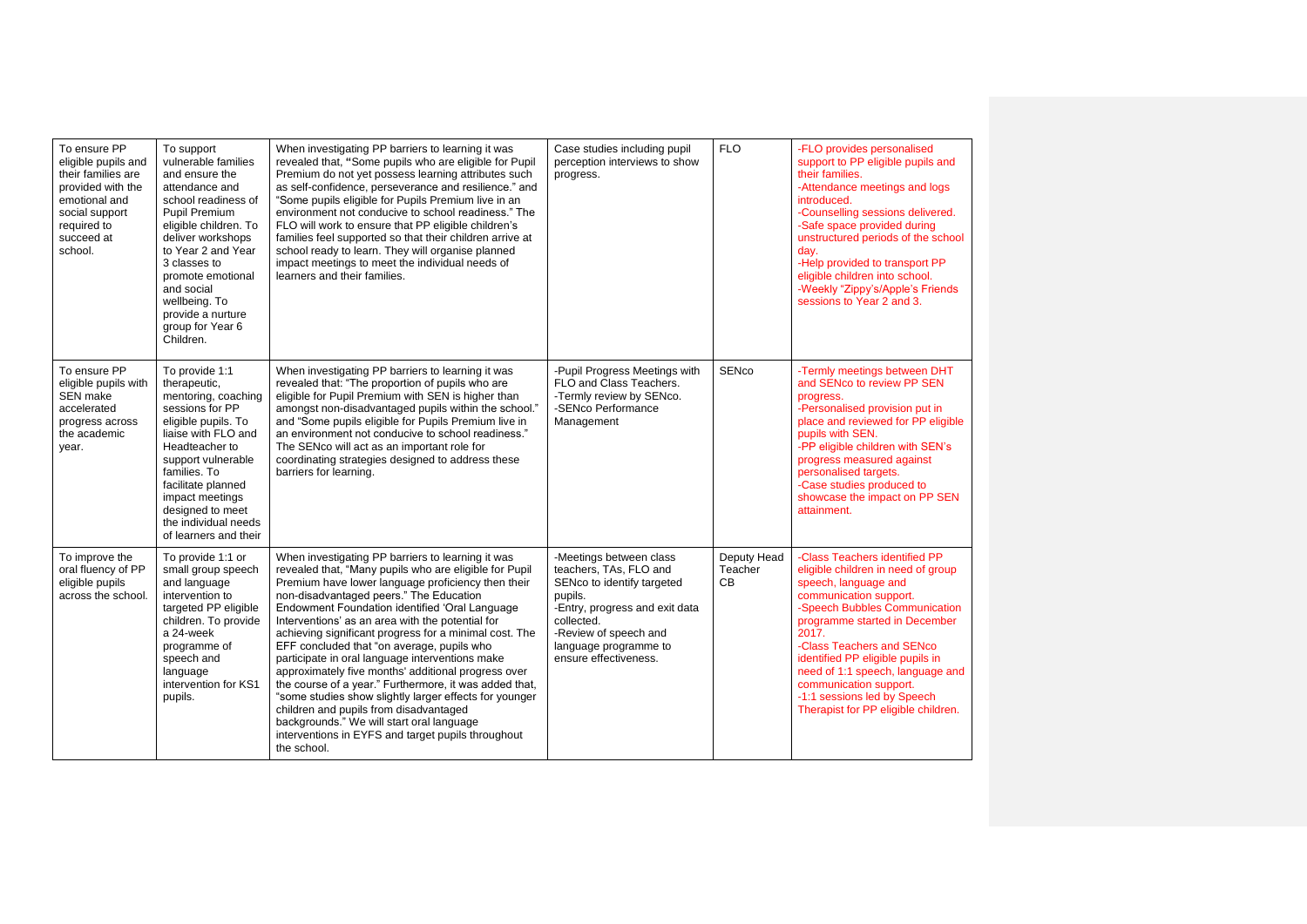| To increase the<br>engagement of<br>PP eligible<br>children with their<br>learning.                     | To provide<br>enhanced feedback<br>and metacognitive<br>opportunities for PP<br>eligible children. | The Education Endowment Foundation identified<br>Metacognition and Self-Regulation as areas with the<br>potential to have significant positive effects on pupil<br>attainment. The EEF concluded that on average<br>pupils engaging in such strategies demonstrated 8<br>moths accelerated progress. We will provide targeted<br>PP eligible children with time and support to reflect<br>upon and make improvements to their classroom<br>learning. Pupils will set personal and academic<br>targets and have review sessions with their parents,<br>teachers and members of the SLT. | -Pupil-Parent-Teacher<br>conferences to take place<br>instead of traditional parents'<br>consultations.<br>-Review of the programme at<br>the end of Term 1.<br>-Collection of case studies to<br>demonstrate impact.               | Head<br>Teacher<br>Deputy Head<br>Teacher          | -Programme of structured<br>conversations and enhanced<br>metacognitive and feedback<br>opportunities designed and in<br>place for next academic year.                                                                                                                                                                                                                                                                                                                                                                                                                                                                                            |
|---------------------------------------------------------------------------------------------------------|----------------------------------------------------------------------------------------------------|----------------------------------------------------------------------------------------------------------------------------------------------------------------------------------------------------------------------------------------------------------------------------------------------------------------------------------------------------------------------------------------------------------------------------------------------------------------------------------------------------------------------------------------------------------------------------------------|-------------------------------------------------------------------------------------------------------------------------------------------------------------------------------------------------------------------------------------|----------------------------------------------------|---------------------------------------------------------------------------------------------------------------------------------------------------------------------------------------------------------------------------------------------------------------------------------------------------------------------------------------------------------------------------------------------------------------------------------------------------------------------------------------------------------------------------------------------------------------------------------------------------------------------------------------------------|
| To ensure that<br>able PP eligible<br>pupils are<br>provided with<br>sufficient levels of<br>challenge. | To provide<br>extension and<br>enrichment<br>opportunities for<br>gifted PP eligible<br>pupils.    | Analysis of school data reveals that the proportion of<br>pupils achieving GDS is significantly lower than their<br>non-disadvantaged peers. Targeted extension and<br>enrichment activities will help ensure that talented PP<br>eligible pupils reach GDS.                                                                                                                                                                                                                                                                                                                           | -Pupil Premium Progress<br>meetings to identify talented<br>PP eligible pupils.<br>-bespoke provision put in<br>place to meet the needs of<br>targeted pupils.<br>-collection of evidence ad case<br>studies to demonstrate impact. | Deputy Head<br>Teacher<br>Class<br><b>Teachers</b> | -A range of extension/enrichment<br>opportunities have taken placed<br>and/or are planned. These<br>include:<br>-Tunbridge Wells Schools<br>Shakespeare Festival-Year 6<br>Performed Macbeth at the Trinity<br>Theatre. All PP eligible pupils took<br>part.<br>-Forest Schools<br>-Sports fixtures and competitions<br>-Educational Visits<br>-KS2 book buying expedition<br>-Shadow Puppet Workshops<br>-Drama Workshops<br>-Able Writers Sessions<br>-Visiting Author with PP focus<br>-Follow up 'Pen-Pal' sessions with<br>visiting author.<br>-ICT/programming activity for KS2<br>PP children.<br>-Year 6 residential<br>-Maths enrichment |
|                                                                                                         | £50,180.50                                                                                         |                                                                                                                                                                                                                                                                                                                                                                                                                                                                                                                                                                                        |                                                                                                                                                                                                                                     |                                                    |                                                                                                                                                                                                                                                                                                                                                                                                                                                                                                                                                                                                                                                   |
| iii. Other approaches                                                                                   |                                                                                                    |                                                                                                                                                                                                                                                                                                                                                                                                                                                                                                                                                                                        |                                                                                                                                                                                                                                     |                                                    |                                                                                                                                                                                                                                                                                                                                                                                                                                                                                                                                                                                                                                                   |
| <b>Desired</b><br>outcome                                                                               | Chosen<br>action/approac<br>h                                                                      | What is the evidence and rationale for<br>this choice?                                                                                                                                                                                                                                                                                                                                                                                                                                                                                                                                 | How will you ensure it<br>is implemented well?                                                                                                                                                                                      | <b>Staff lead</b>                                  | <b>Actions Taken</b>                                                                                                                                                                                                                                                                                                                                                                                                                                                                                                                                                                                                                              |
| To ensure that PP<br>eligible children<br>are provided with                                             | To fund places on<br>school trips and<br>provide curriculum<br>enrichment                          | When investigating PP barriers to learning it was<br>revealed that, "Some pupils eligible for Pupil Premium<br>have limited life experience when compared to their<br>non-disadvantaged peers." As part of their                                                                                                                                                                                                                                                                                                                                                                       | -Personal experiences will be<br>designed with educational<br>goals in mind.                                                                                                                                                        | Head<br>Teacher<br>Deputy Head<br>Teacher          | -A range of extension/enrichment<br>opportunities have taken placed<br>or are planned. These include:                                                                                                                                                                                                                                                                                                                                                                                                                                                                                                                                             |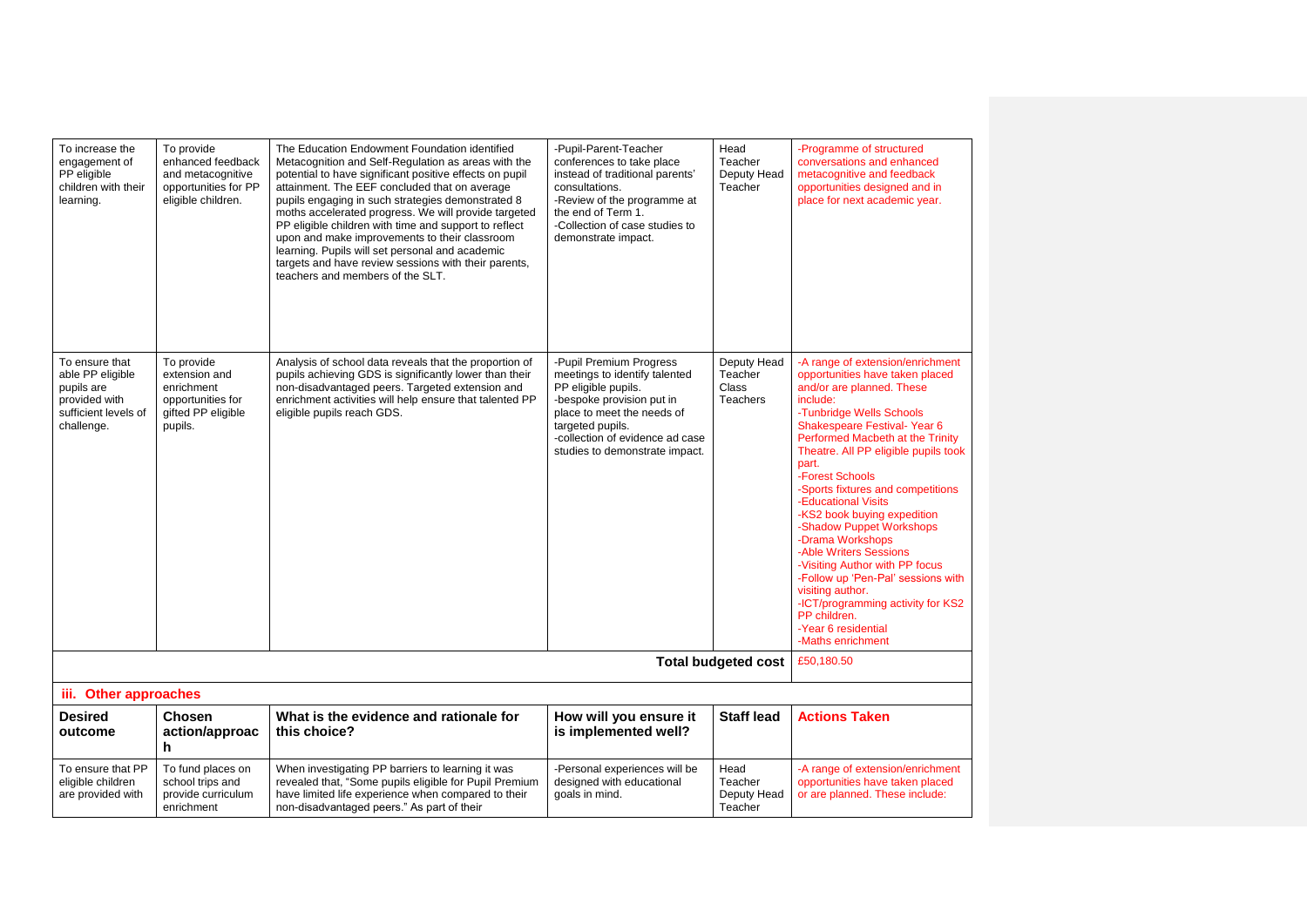| a rich bank of life<br>experience.                                                                                                             | opportunities for PP<br>eligible children.                                                                                                                                                                                                                   | personalised curriculum, PP eligible children will be<br>provided with additional opportunities and<br>experiences designed to close the experience gap<br>between themselves and their non-disadvantaged<br>peers.                                                                                                                                                                                                                                                                                                                                                                                                                                                                                                                                     | -Structured conversations with<br>PP children to identify<br>personal interests.<br>-Personal experiences will be<br>tailored to the needs and<br>interests targeted pupils.                              | <b>FLO</b>                                              | -Tunbridge Wells Schools<br>Shakespeare Festival-Year 6<br>Performed Macbeth at the Trinity<br>Theatre. All PP eligible pupils took<br>part.<br>-Forest Schools<br>-Sports fixtures and competitions<br>-Educational Visits<br>-KS2 book buying expedition<br>-Shadow Puppet Workshops<br>-Drama Workshops<br>-Able Writers Sessions<br>-Visiting Author with PP focus<br>-Follow up 'Pen-Pal' sessions with<br>visiting author.<br>-ICT/programming activity for KS2<br>PP children.<br>-Year 6 residential<br>-Maths enrichment |
|------------------------------------------------------------------------------------------------------------------------------------------------|--------------------------------------------------------------------------------------------------------------------------------------------------------------------------------------------------------------------------------------------------------------|---------------------------------------------------------------------------------------------------------------------------------------------------------------------------------------------------------------------------------------------------------------------------------------------------------------------------------------------------------------------------------------------------------------------------------------------------------------------------------------------------------------------------------------------------------------------------------------------------------------------------------------------------------------------------------------------------------------------------------------------------------|-----------------------------------------------------------------------------------------------------------------------------------------------------------------------------------------------------------|---------------------------------------------------------|-----------------------------------------------------------------------------------------------------------------------------------------------------------------------------------------------------------------------------------------------------------------------------------------------------------------------------------------------------------------------------------------------------------------------------------------------------------------------------------------------------------------------------------|
| To increase the<br>engagement of<br>the parents of PP<br>eligible children.                                                                    | To invite the<br>parents of PP<br>eligible children to<br>take part in parent-<br>teacher-pupil<br>conferences. To<br>provide<br>opportunities for the<br>parents of PP<br>eligible children to<br>take a more active<br>role in their child's<br>education. | When investigating PP barriers to learning it was<br>revealed that, "Some of the parents of pupils eligible<br>for Pupil Premium struggle to engage with their child's<br>education in a meaningful and positive way. As a<br>result, pupils eligible for Pupils Premium often have<br>less parental support than their non-disadvantaged<br>peers." The Education Endowment Foundation<br>identified 'Parental Engagement' as an area which<br>had the potential to positively impact pupil attainment.<br>The EEF concluded that on average, programmes<br>designed to promote parental engagement resulted in<br>3 months accelerated progress over an academic<br>year.                                                                             | -Structured conversations with<br>the parents of PP eligible<br>children.<br>-Trial and review of parent-<br>teacher-parent conferences.<br>-Review of programme of<br>parental engagement<br>activities. | Head<br>Teacher<br>Deputy Head<br>Teacher<br><b>FLO</b> | -Programme of Pupil-Led Parent<br><b>Teacher Conferences designed</b><br>and ready to be put in place next<br>academic year.<br>-Class Blog trailed in Year 2.<br>-Parent Perception<br>Questionnaires to be handed out<br>at the start of Term 6 to gage the<br>impact of the blog trial.<br>-Findings from the Parent<br>Perception Questionnaires to be<br>fed forward into future plans for<br>parental contact.                                                                                                              |
| To provide the<br>parents of PP<br>eligible children<br>with the skills<br>needed to support<br>their children with<br>their home<br>learning. | To lead workshops<br>focussing on core<br>curriculum areas as<br>well as social and<br>emotional issues<br>designed to help<br>parents support<br>their children's<br>home learning.                                                                         | When investigating PP barriers to learning it was<br>revealed that, "Some of the parents of pupils eligible<br>for Pupils Premium struggle to engage with their<br>child's education in a meaningful and positive way. As<br>a result, pupils eligible for Pupils Premium often have<br>less parental support than their non-disadvantaged<br>peers." The Education Endowment Foundation<br>identified 'Parental Engagement' as an area which<br>had the potential to positively impact pupil attainment.<br>The EEF concluded that on average, programmes to<br>promote parental engagement resulted in 3 months<br>accelerated progress over an academic year. We will<br>implement a range of strategies designed to promote<br>parental engagement. | -FLO to invite all parents to<br>workshops but target Pupil<br>premium families.<br>-Workshops to be delivered by<br>trained Family Liaison Officer.                                                      | <b>FLO</b><br>KY.                                       | -Parental Reading Workshops<br>started in October 2017.<br>-Parental Phonics Workshop.                                                                                                                                                                                                                                                                                                                                                                                                                                            |
|                                                                                                                                                |                                                                                                                                                                                                                                                              |                                                                                                                                                                                                                                                                                                                                                                                                                                                                                                                                                                                                                                                                                                                                                         |                                                                                                                                                                                                           | <b>Total budgeted cost</b>                              | £7,700                                                                                                                                                                                                                                                                                                                                                                                                                                                                                                                            |